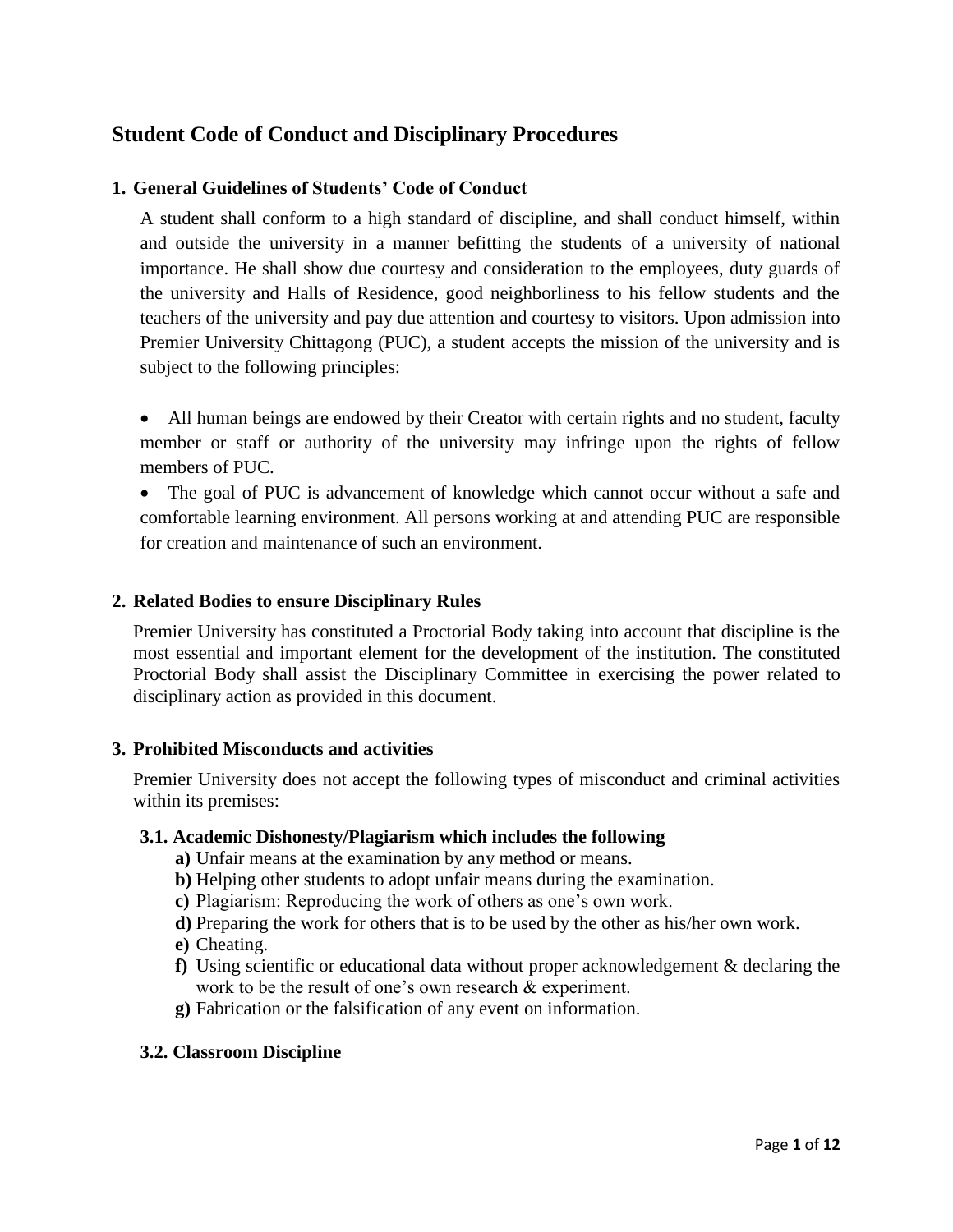- **a)** Students are expected to maintain respectful and decorous behavior towards students, staff, and faculty while in the classroom and on the university premises. Classroom discipline shall not include:
- **b)** interrupting learning through talking out of place,
- **c)** use of mobile phones,
- **d)** lateness to class,
- **e)** or rude words or behavior, etc.
- **f)** It also includes loud talking or disruptive behavior in the hallways during classes and exams.

# **3.3.Violence/ Physical Abuse**

Premier University is committed to the safety and well-being of all its members. Premier university also strives to maintain an environment that is free from violence.

The act of Physical abuse/violence includes, but is not limited to:

- **a)** Physical abuse or physical violence such as beating, punching, kicking, or any kind of exasperating physical contact with anyone in the university
- **b**) Direct threat of violence, either verbal or written or by electronic message
- **c)** Intimidation, either verbal or written or by electronic message.
- **d)** Deliberate obstruction or interference to any person's right to attend or participate in university function
- **e)** Reckless behavior that causes danger or threat any person(s).
- **f)** Intentional obstruction or interference with any person's right to attend or participate in any University function.
- **g)** Causing fear and apprehension using misrepresentation, misinformation, force or coercion to solicit support, signatures or participation in activities of a subversive nature or detrimental to the normal functioning of the University.
- **h)** Any conduct, expression or Language considered improper in interacting with faculty members, University official and staff.

#### **3.4. Dangers to Health and Safety:**

- **a)** Smoking inside the campus and classroom.
- **b)** Use, production, distribution, sale, possession or stashing of drugs which includes, but is not limited to, alcohol, marijuana, stimulants, narcotics, yaba etc,.
- **c)** Entering the Campus after consuming any kind of intoxicants mentioned above.
- **d)** Possession of weapons, firearms, knives, clubs, etc.
- **e)** Possession or use of Explosive(s) or explosive material(s) such as bombs, cocktails, chemicals or anything in similar nature
- **f)** Fireworks except as and when authorized by a designated University official.
- **g)** Knives, clubs or any instruments used with the intention to inflict harm/injury.

#### **3.5. Damage to Property**

**a)** Willful or malicious damage to or destruction of the University property.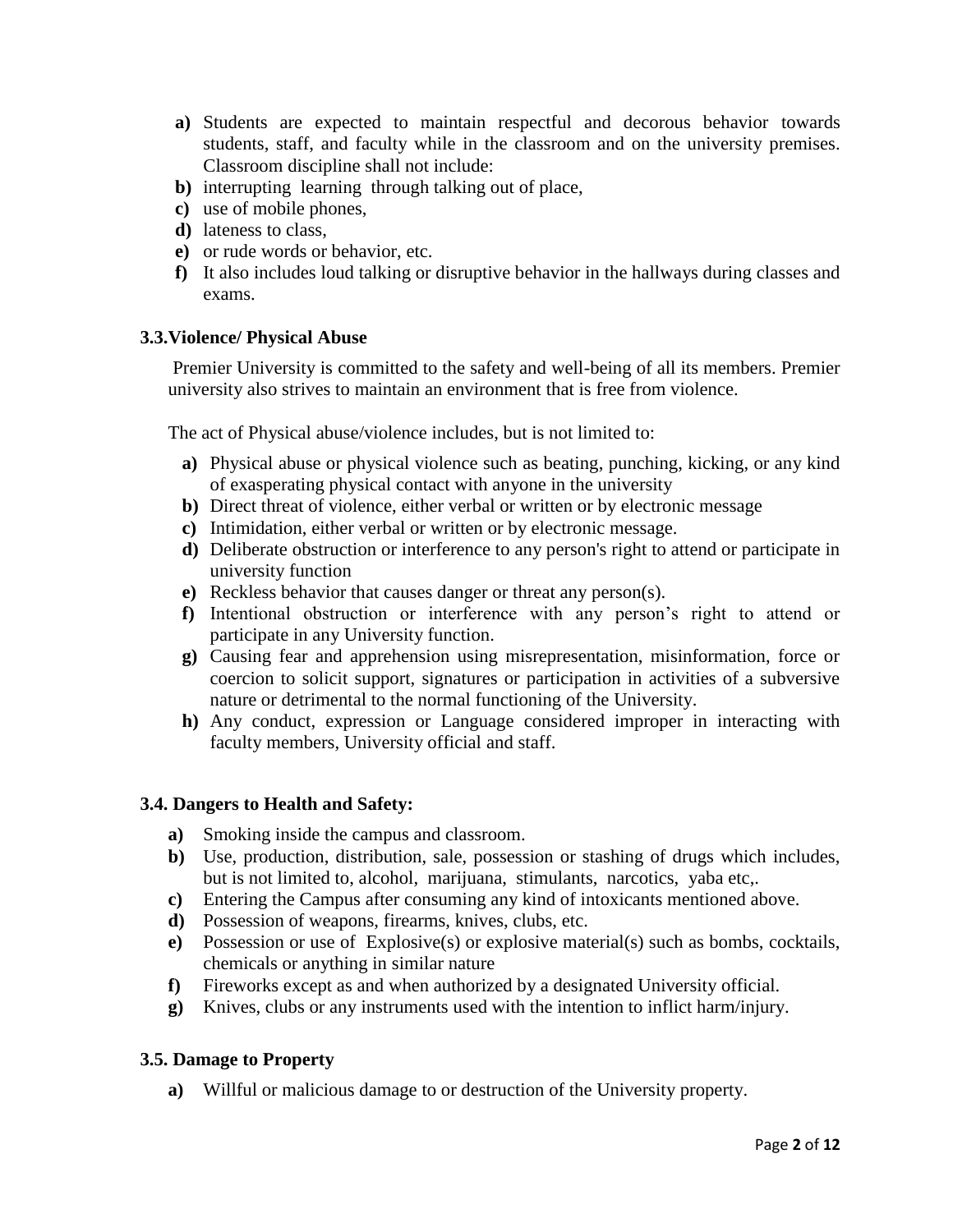- **b)** Willfully and maliciously setting fire on the University property
- **c)** Reckless behavior causing damage or destruction of University property or the property of others.
- **d)** Tampering, or damaging or unauthorized use of elevators, security devices such as doors and locks, university equipment such as computers and electronics, vehicles, and/or other university equipment.
- **e)** Walking on lawns, crossing the boundary walls, fencing, damaging the gardens, flowers, spoiling the landscape of the campus.

# **3.6. Disobedience to Lawful Authority:**

- **a)** Disobedience, interference, resistance or failure to comply with the direction given by various Departments or University authority.
- **b)** Trespassing and other forms of unauthorized presence
- **c)** Refusing to show the Identity Card to the University's Officers or security personnel on demand.
- **d)** Not complying with parking rule of the University.

# **3.7. Deception**

- **a)** Furnishing false information to the university with an intent to deceive or to derive benefit
- **b)** Misuse or alternation or forgery of the University documents and records that include but not limited to ID cards, University stationary, Letter Pads or Officer's name, seal or stamp etc
- **c)** Making false or forged signature of University's officer, teachers.
- **d)** Giving false statements or producing false or tempered certificate documents, etc.
- **e)** Forgery or issuing a forged cheque with intent to fraud.
- **f)** Making a complaint to the University authority in an attempt to mislead, misuse or impede university which is a false or frivolous complaint.

# **3.8. Theft**

- **a)** Misappropriation or conversion of university funds, supplies, equipment, labor, material, space or facilities.
- **b)** Possessing, storing or transporting of stolen university property
- **c)** Aiding or abetting theft of university property
- **d)** Misappropriation of funds, any form of embezzlement of money and lack of transparency in declaring supporting financial documents by student bodies of PU, including student clubs and other ventures managed by students.
- **e)** Damaging (i.e. tearing off the pages) and stealing library books, laboratory equipment or any other property.

# **3.9. Tarnishing University Image/Unlawful Association**

**a)** Behavior, inside or outside campus that damages university image or disrupt functioning of its normal activities.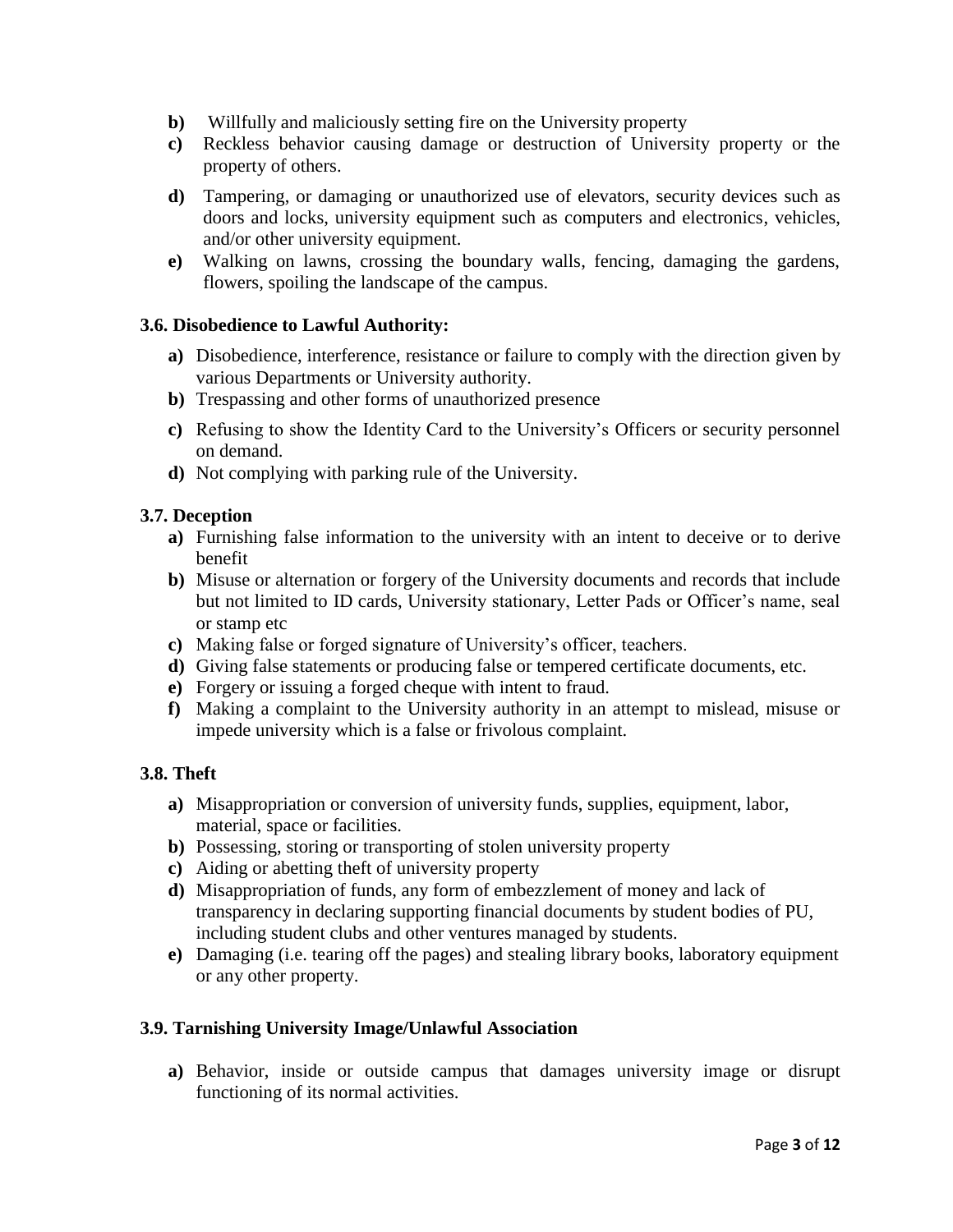- **b)** Any kind of association with groups and/or individuals that is prohibited by the government, against the law of the country and detrimental to local, national and/or global peace and security. University authority reserves the right to expel those students permanently and to some extent hand them over to law enforcement agencies.
- **c)** Propagating any form of hate message on campus, over social media or any other means that deliberately demean different religion, culture or ethnic group which are punishable offense by the law of our country.
- **d)** Any form of message, image, drawing, social media post or any other type of communication that directly or indirectly instigate or supports extremism/terrorism, acts of terrorism or activities that lead to extremism and are against the security and sovereignty of the country, will result in disciplinary action by the university authority.

# **3.10. Rules on Promotional Activities in University Premises and Campus**

- **a)** Promoting business ventures, commercial activities or social causes in the form of banners, posters, sample demonstrations, stalls, and product placement by parties outside the University should be subjected to scrutiny by the Proctor's Office. Written approval will also be needed from the Vice-Chancellor.
- **b)** Products, services or ventures that go against PU code of ethics, academic environment and restrictions set by government legislative bodies will not be allowed in any form of public demonstration on-campus. Size, dimension and area of display must follow the instruction of the Proctor's Office.
- **c)** Promoting on campus activities by clubs, academic schools and other departments of PU will have to go through similar scrutiny. Student clubs, while negotiating with sponsors outside PU, must declare PU code of ethics to the sponsor(s). Any kind of misappropriation and influence to diverge from the standard set by PU authority will be deemed as violation of code of conduct.
- **d)** Writing or posting posters on any wall of the Campus without prior permission of proper authority.

# **3.11. Social Misconduct/ Harassment**

- **a)** Abusive or disorderly conduct.
- **b)** Passing any indecent or abusive or vulgar or lascivious language against any other student, teachers, non-teaching staff, officers, guests etc.
- **c)** Any behavior or gestures or clothing or acts or expression intended to tease or annoy any other student, teachers, non-teaching staff, officers, guests etc.
- **d)** Sexual harassment and obscenity in any form.
- **e)** Sexual advances, requests for sexual favors and other verbal or physical harassments of sexual nature.
- **f)** Promising favors in exchange of sexual conduct and any form of pleasure seeking from others.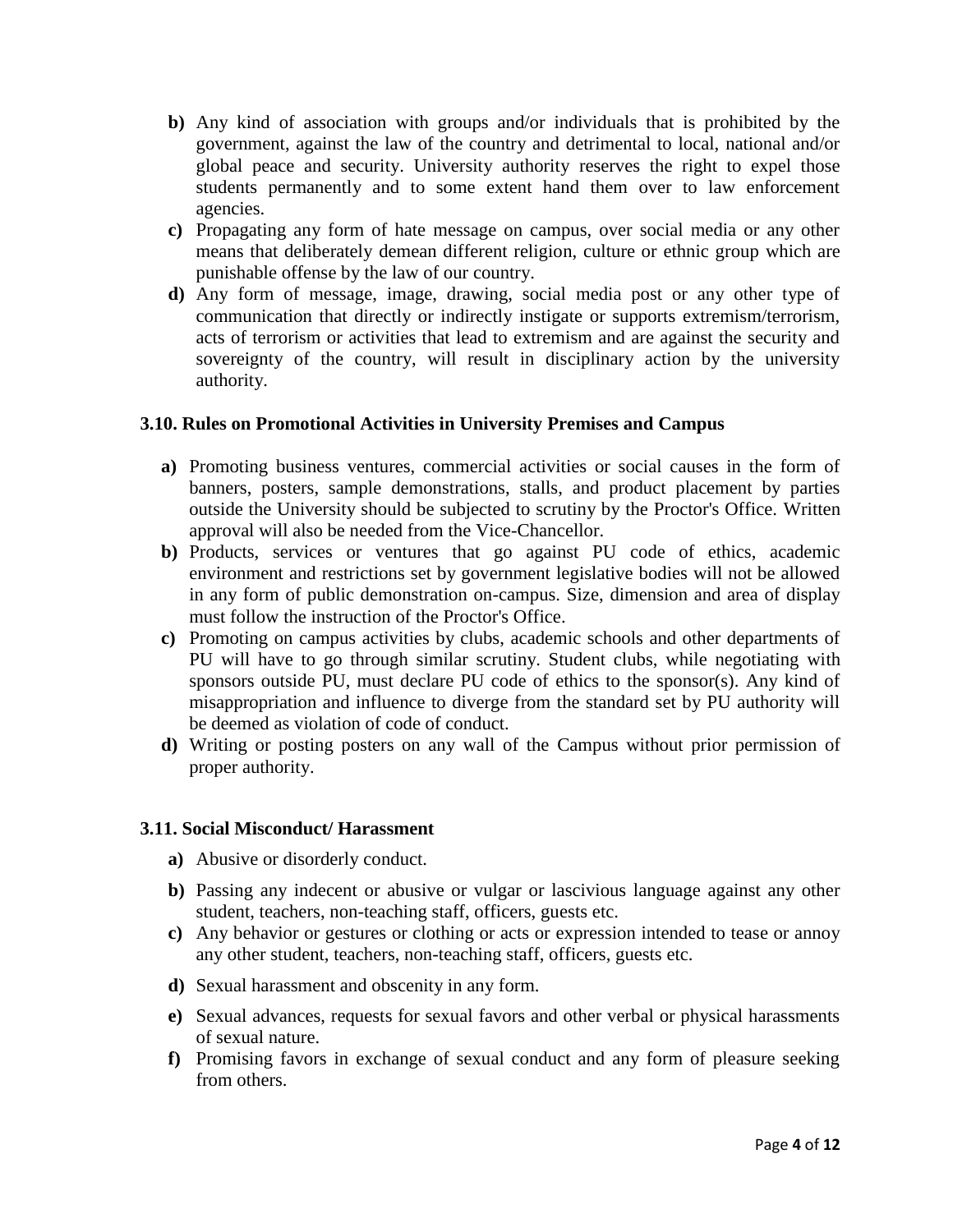- **g)** Verbal, non-verbal, mental, and/or physical harassment.
- **h)** Uploading of indecent pictures or making indecent and untruthful comments via any website like Facebook, twitter, messenger, email etc.

# **3.12. Cyber-Crime**

Misbehavior and crimes committed through email, blogs, social networking sites, Premier University network or Premier University Web Portal, or mobile phones such as: fraud, cheating, identity theft, harassment, pornography, subversive activities, indecent behaviour, software and media piracy, web-site vandalism, release of viruses or worms, spam, advertising, spying, hacking, and cyber- bullying.

# **3.13. Disorder and Disorderly Behaviour**

- **a)** Riot or incitement to riot, application of force or coercion or organizing meetings/procession /demonstrations intended to solicit support or obtain signatures to show support or compel any member of the University to participate in activities subversive of discipline or of functioning of University is an act of disorder or agitation.
- **b)** Involvement in illegal strikes and agitation.
- **c)** Any breach of University rules, regulations or policies is an act of disorderly behavior.

# **3.14. Free Expression and Disruption**

Being an academic institution, the university is committed to the freedom of expression and constructive debate of alternative views, theory and data. It recognizes and respects all peaceful and non-obstructive forms of dissent, whether individual or collective, that are within the university regulations and which do not interfere with the regular and essential operation of the university.

Disruption is an act or a combination of actions by an individual or a group of individuals, who unreasonably interferes with, hinders, obstructs or prevents the smooth and regular functioning and operations of the University including the holding of classes and all administrative functions. Authorized officers of the University have the right to restrain or prohibit such disruptive behavior and take such other action as may be deemed fit and proper.

# **3.15. Intolerance**

All members of the University are expected to be tolerant and respectful towards others irrespective of gender, race, religion, class, political affiliation, caste, status or position in the university or the community at large. Any attitude or conduct of an individual or group of individuals failing to be so respectful and tolerant and disrespect to others is an act of intolerance.

# **3.16. Misuse of ID**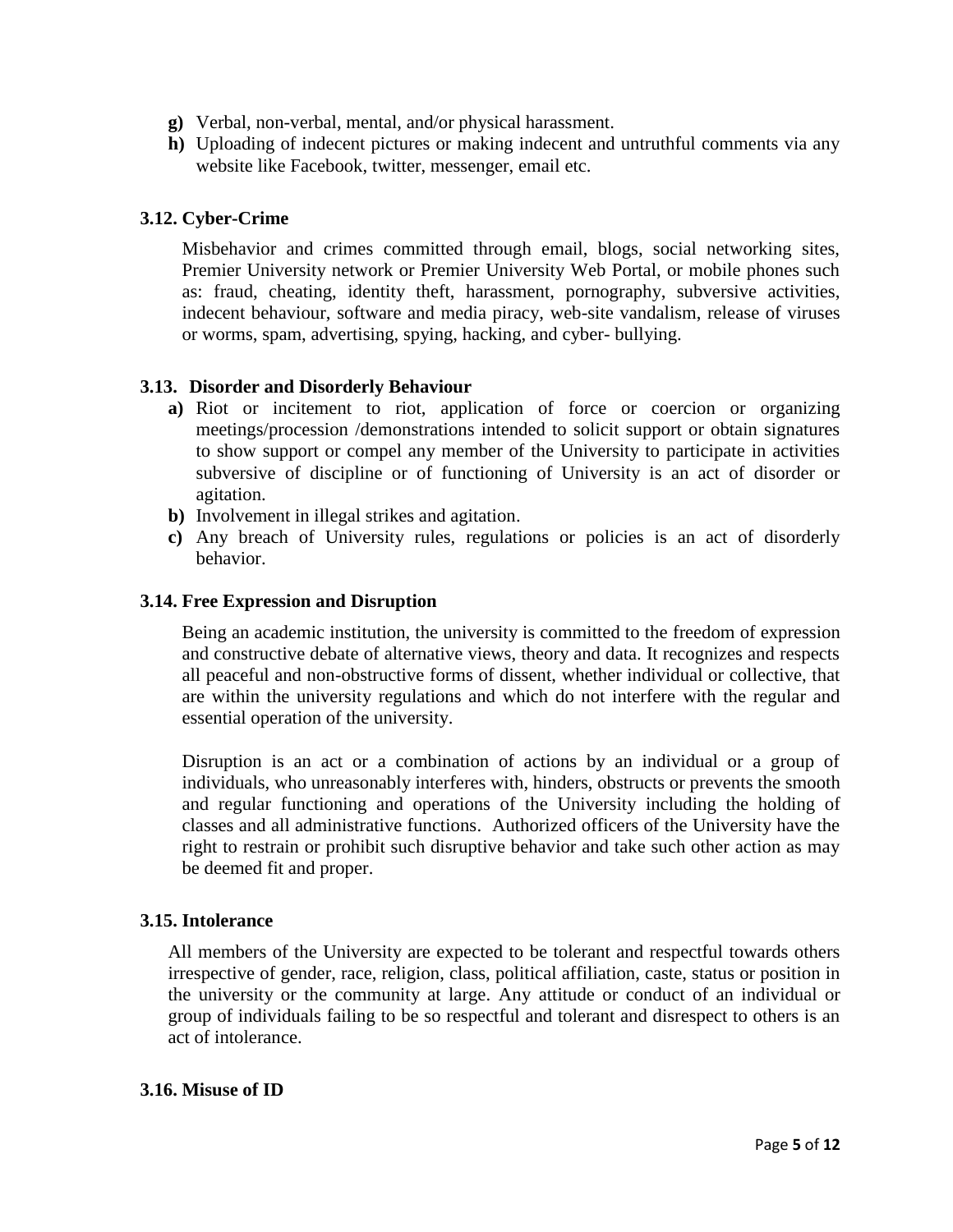Forging or lending ID card. Willfully lending one's ID to another will result in disciplinary action for both the original student and the recipient.

#### **3.17. Subversive Activities**

Any act or behavior or speech which is regarded as a threat to the public, national security, or sovereignty of Bangladesh or any other country is considered a subversive activity.

#### **3.18. Unauthorized Recording**

Recording, storage, sharing, distribution of images, videos or sound by any means without consent of owner is unauthorized recording and is strictly prohibited in the University.

#### **3.19. Agitation**

Group representation whether in verbal or writing or any other form of expression, is strictly forbidden and is considered an act of agitation. Offenders on account of agitation are liable to one or a combination of severe sanctions.

#### **3.20. Ragging and Bullying**

Ragging and bullying can include: intimidation, humiliation, ridicule and physical threats; exercise of power over another through negative behaviour; insulting, abusing, disparaging or intimidating behavior or words.

Cyber Bullying is "the use of electronic communication to bully a person." It falls under this policy if the bullying is between students, and occurs on the university premises or adversely affects the safety of students while in university.

#### **3.21. Political and Non-Political Involvements and Activities**

Premier University has a strict policy of non-association and non-involvement in political and activities inside the campus and the classrooms. Whatever political views that an individual (s) may have, he/she shall not bring them in the campus or class or within 20 yards of the boundary of the campus premises of the University. No student can use the name of this university with any political party. The Authority shall have the right to expel students not complying with this rule. For every non-political activity, written permission must be taken from the Disciplinary Committee.

#### **3.22. Other Misconducts**

- **a)** Walking, gathering or roaming in the University premises without justified causes at night after the office hours.
- **b)** Any other such acts which disturb the normalcy or peace of the campus.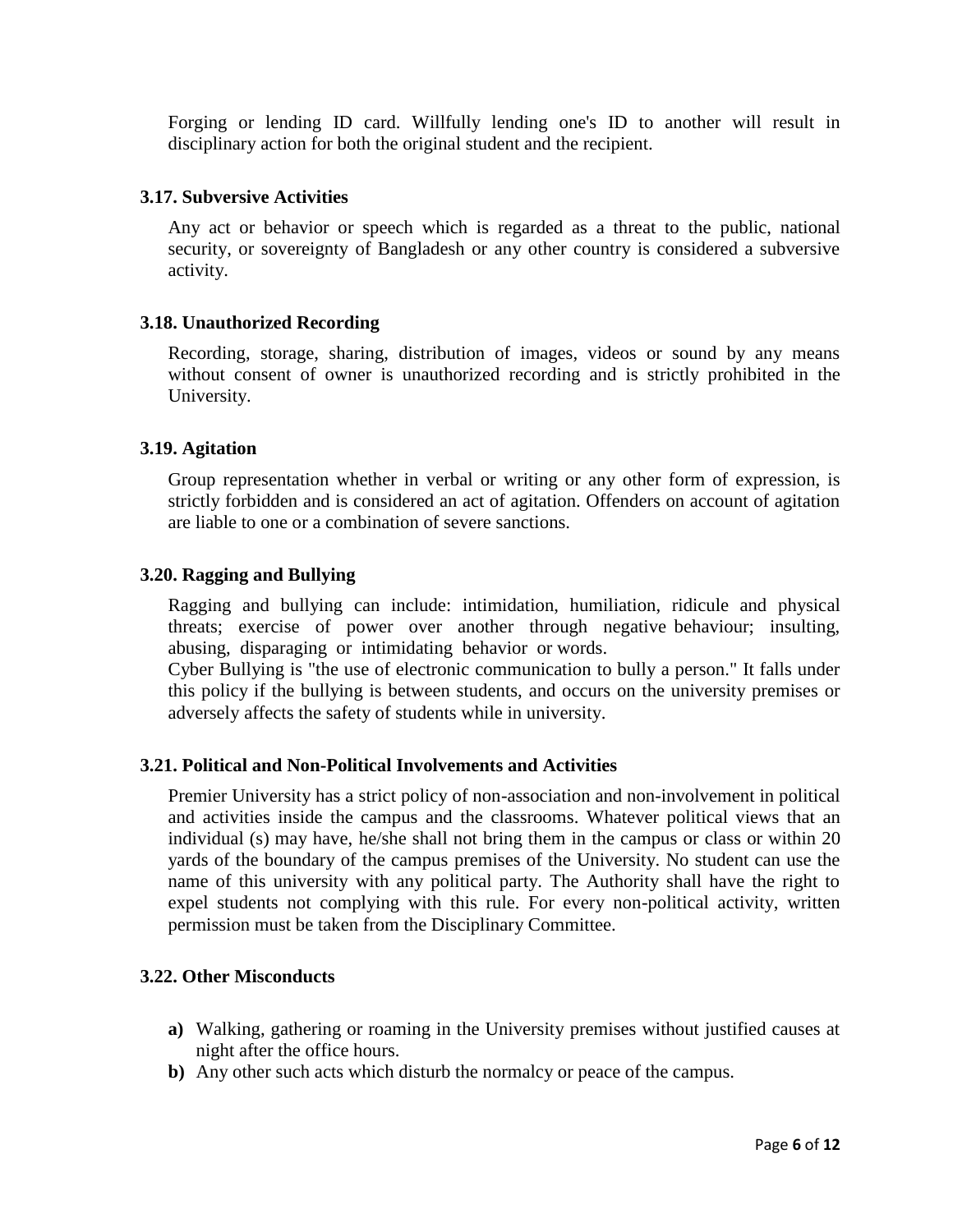- **c)** Any act of indiscipline or disturbances in various activities of the University or any function, ceremony, etc., being held in the campus.
- **d)** Making false allegations, character assassinations of teachers, officers and employees.
- **e)** Any other act or omission to be deemed as improper by the authority concerned.

#### **4. Further Regulations**

#### **4.1.Following Campus Security**

Security of PU students, faculty, staff, and physical property is of utmost importance. Students are required to follow instructions of security or administrative staff in all matters concerning security of the above. Failure to do so will be considered Disruption (above). Students may be asked to submit to a search of their person or possessions while on campus. Failure to submit to such search order will be considered Disruption or Disobedience.

# **4.2. Proper Use of Student IDs**

Students are required to wear their own IDs at all times when on campus. Students may not enter campus or use any facilities for any reason without possessing and wearing their IDs. It is solely the student's responsibility to maintain possession and care of the ID at all times.

- **a. Loss or Theft**: Loss or theft of an ID must be reported to Administration immediately. A fee must be paid to replace it. The ID will be replaced within a suitable time upon receipt of payment.
- **b. Forgotten IDs**: If a student forgets an ID, he/she may be issued a temporary ID only upon payment of a fine.
- **c. Do not Share:** Students may not lend or share IDs with other persons for any reason. Lending one's ID to another will result in disciplinary action for both the original student and the recipient.
- **d. Do not use:** If you are not a registered student of the university for a particular term or if you are barred from entering the campus for disciplinary reasons then do not use your ID card even if it works in machines at the entrances of both campuses. You have to take special permission from the authorities to enter into the university.

# **5. Students' Grievances**

The University authorities shall hear any grievance of a student for possible redress. A student may represent a grievance either in writing though his/her batch advisor. In case of violation of code of conduct and disciplinary rules, written allegation must be placed in writing to the Proctorial body. Batch advisors can also send such allegation of violation to the Proctorial Body through the head of concerned department.

#### **6. Authorities and Punishment(s)**

The Proctorial Body, Eve Teasing and Sexual Harassment Prevention Committee, Anti-Drug Awareness Committee and Anti-Drug Committee shall monitor their respective matters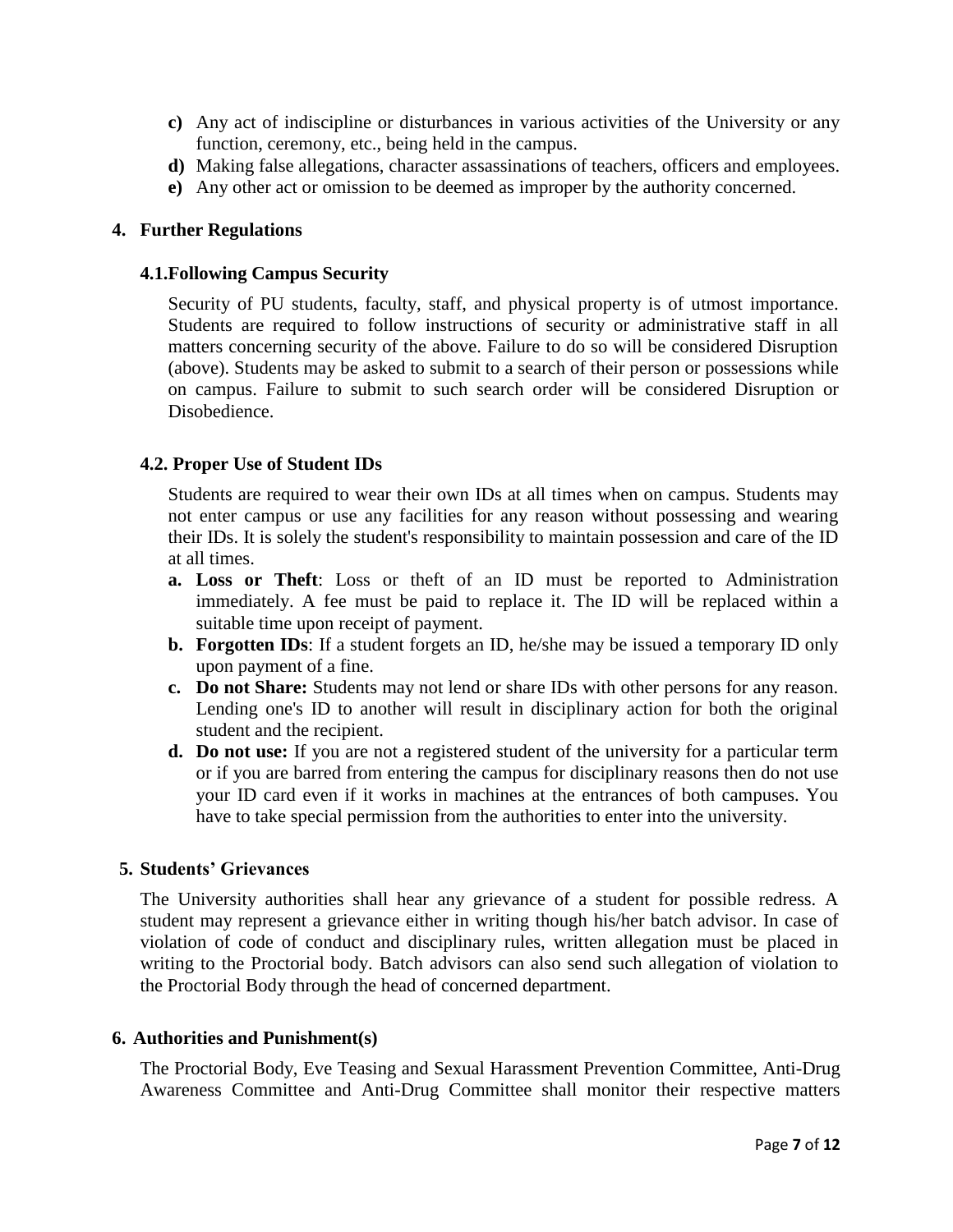under The Disciplinary Committee. Proctorial body shall work closely with other authority in every matter. In case of breaking or defying any rule or committing any crime listed above or any prohibitory work, the following punishments may be sanctioned by the Disciplinary Committee. All such sanctions shall be reported to the Syndicate. In addition to that, the Disciplinary Committee can temporarily suspend a student for a period of six (06) months. For every punishment, written show cause notice will be sent to the student concerned to facilitate his/her defense. In case of failure to accept served notice, decision shall be taken after reasonable time with the attachment of it in department's notice board. All punishments shall be effective after written approval of the Disciplinary committee.

- **a)** Fine upto 2 lacs taka
- **b)** Black listing (for further admission, appointments, or any privilege in the University)
- **c)** Suspension from classes or Campus.
- **d)** Expulsion
- **e)** Rustication
- **f)** Withdrawal of Medals, degrees, certificates or their cancellation.
- **g)** Debar from admission in our or any other University/Institutions.
- **h)** Any legal or police action.
- **i)** Expulsion from the Hostels.

**j)** Declaring out of bound from University premises, Library, Hostel, Sports fields, departments, etc.

**k)** Withdrawal of fellowships, scholarships or any other facility provided by the University or any other Organization through the University.

**l)** Any other punishment which is deemed as fit by the Disciplinary committee.

#### **6.1. The Disciplinary committee**

There shall be a Disciplinary committee comprising of one person as Chairman from the BoT. the Vice-Chancellor, Deans from all faculties, one of the Chairmen of Departments as nominated by the Syndicate and the Registrar shall be the members of such committee while the Proctor shall remain as the member secretary of this committee.

#### **6.2. Proctor's Office**

The role of the Proctors is to ensure the enforcement of the rules and regulations of the university. The Proctor's Office is the first contact point to start disciplinary proceedings. It will assess and investigate complaints, and takes necessary steps, from counseling or issuing an official warning to referral to the Disciplinary Committee, depending on the gravity of the offences and as per the advice of the Vice-Chancellor. The proctorial body shall consist of the Proctor and Assistant proctors as deemed necessary by the University authority. The Proctor and the Assistant Proctors shall be directly responsible to the Vice Chancellor.

#### **6.2.1. The responsibility of the Proctorial body may include:**

- **a)** Maintain a peaceful environment inside and the adjacent area of the university premise;
- **b)** Ensuring the personal safety of students, teachers or employees of the university;
- **c)** Safeguard the assets of the university;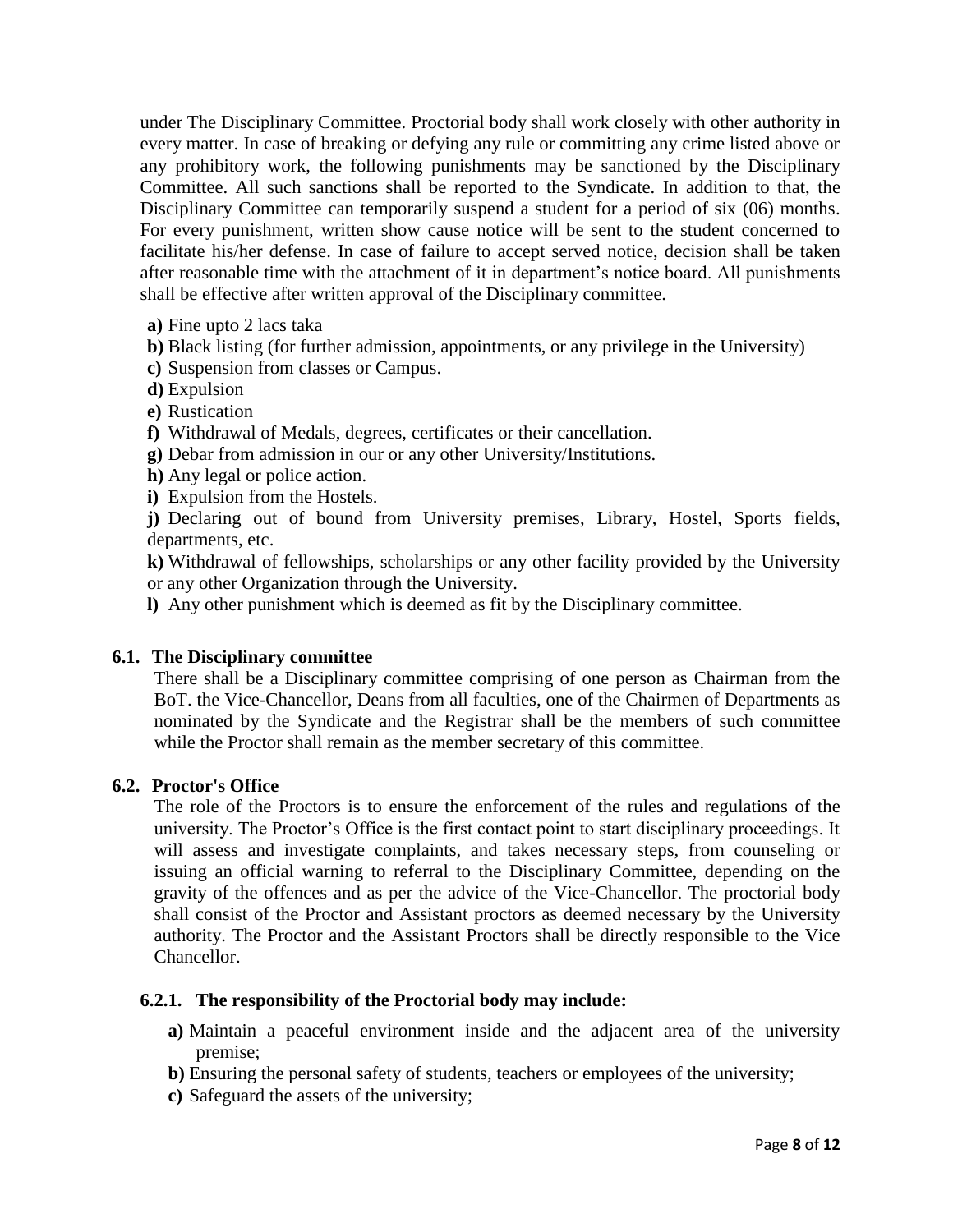- **d)** Assisting in solving non-academic disputes among the students with other students, faculty or admin;
- **e)** Controlling unauthorized access to the university premises; and
- **f)** Ensuring that the **Code of Conduct** of the Premier University students, is properly followed within the university campus and take such steps as appropriate to do that.
- **g)** Take cognizance of any breach of student's Code of Conduct and suggest immediate disciplinary action in such cases;
- **h)** Decide the quantum of punishment to be imposed on the accused students.
- **i)** Monitor discipline among the students' community in classroom, exam halls, library, canteen, common rooms, study rooms and inside and outside the campus.
- **j)** Conduct enquiries of incidents relating to violation of disciplinary rules.
- **k)** Supervise the investigation of any alleged breach of the student's Code of Conduct. That may involve interviewing the erring student/s and such other students as necessary, conveying the information to the reporting authority, the Chairperson of the respective department, guardians of the involved students, the law enforcement agency (if required). Written record of the whole proceeding shall be kept in the Proctorial office.

# **6.2.2. Scope and Jurisdiction of the office of Proctor and Assistant Proctors**

- **a)** The jurisdiction of the Proctor and the Assistant Proctors shall extend to the whole of the university;
- **b)** Ordinarily, during the university hours the Proctor or One Assistant Proctor shall be available to maintain and oversee the order and discipline in the students.
- **c)** During the University hours the Assistant Proctors from the various faculties and departments shall be entrusted with the duty of ensuring the discipline in their respective faculties and departments.
- **d)** The Proctor and the Assistant Proctors shall investigate and submit report in writing to the Disciplinary committee in cases of violation of disciplinary rules.
- **e)** The Proctorial Body shall maintain a liaison with all the other committees related to disciplinary matters of the university.
- **f)** The Proctorial body shall protect confidentiality at all stages regarding its investigation.
- **g)** Cases shall only be referred to the Law enforcement agencies upon taking approval from the Vice Chancellor when it constitutes a criminal offence and in such and other fitting cases the University will not prevent from disclosing confidential information where necessary for discharge of duties or as required by law.

# *7.* **Disciplinary Hearing**

**a)** Unless an alleged breach of regulations involves harassment, serious injury to a person, serious damage to property, or a significant element of dishonesty, the Proctorial body can arrange disciplinary hearing and submit report to the Disciplinary committee without its prior permission. In other cases, the Disciplinary committee shall decide the authority for hearing.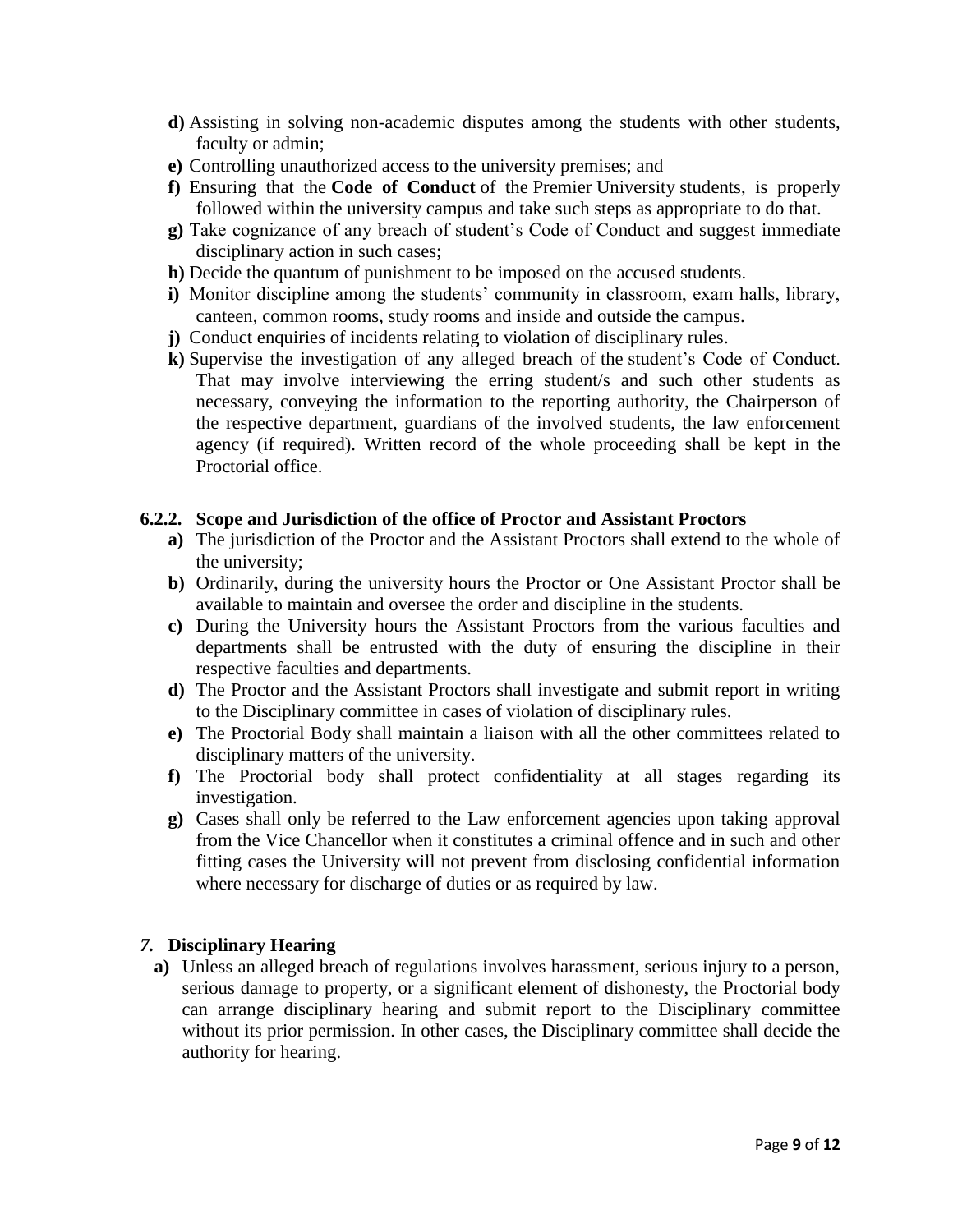**b)** After the issuance of notice and hearing, the Proctorial body shall submit a report in writing to the Disciplinary committee about the incident. This report shall contain the connection (if any) and degree of connection of the alleged to the investigated incident.

# **8. Investigation Procedure**

- **a)** When, in the opinion of the proctor/assistant proctor, misconduct has occurred and action against a student is justified, the proctor shall oversee and investigate the matter. During the investigation, the proctor and the assistant proctor will usually convene a series of meetings to formally discuss the allegations with the subject of the complaint, the person making the complaint and any other person involved. In cases where the alleged offence/s involve/s more than one student, all or any of the cases may be dealt with at the same time.
- **b)** The alleged Students shall be required to attend any meeting conducted by the Proctorial body if deemed necessary by the same.
- **c)** The Proctor shall set out the allegation/s of misconduct.
- **d)** The student shall respond to the allegation/s and be present with their representatives/guardians where required, whenever oral evidence is being heard by the committee.
- **e)** The students shall be entitled to submit witness or other evidence to substantiate their claim and such witness or evidence may not be accepted without cross examination.
- **f)** The student in question shall be formally notified in writing the outcome, of the Proctorial body's decision and advised of the procedure for submitting an appeal.
- **g)** Written reports of all decided matters shall be communicated to the Disciplinary committee.

# **9. Review of Decision**

A student may prefer review to the Disciplinary Committee where he/she has been punished. Such review must be filed through a written application within 7 days of the decision of the Disciplinary committee.

# **10. Amendment.**

The Code of Conduct and the disciplinary rules can be amended from time to time by the Syndicate if necessary, after being requested by the Disciplinary committee.

# **11. Other Related Bodies**

#### **11.1. Eve Teasing and Sexual Harassment Prevention Committee**

This committee has been formed in light of the judgement of the High Court Division (Writ petition no. 5916 of 2008). The role of the Eve Teasing and Sexual Harassment Prevention Committee includes receiving complaints, performing investigation and recommending possible actions to the Disciplinary Committee regarding any eve teasing issue or sexual harassment. The Committee shall be constituted with minimum 05 (five) members where majority shall be women and the head of the committee should be a woman. if available. This committee shall have least two members from outside the organization concerned, preferably from organizations working on gender issues and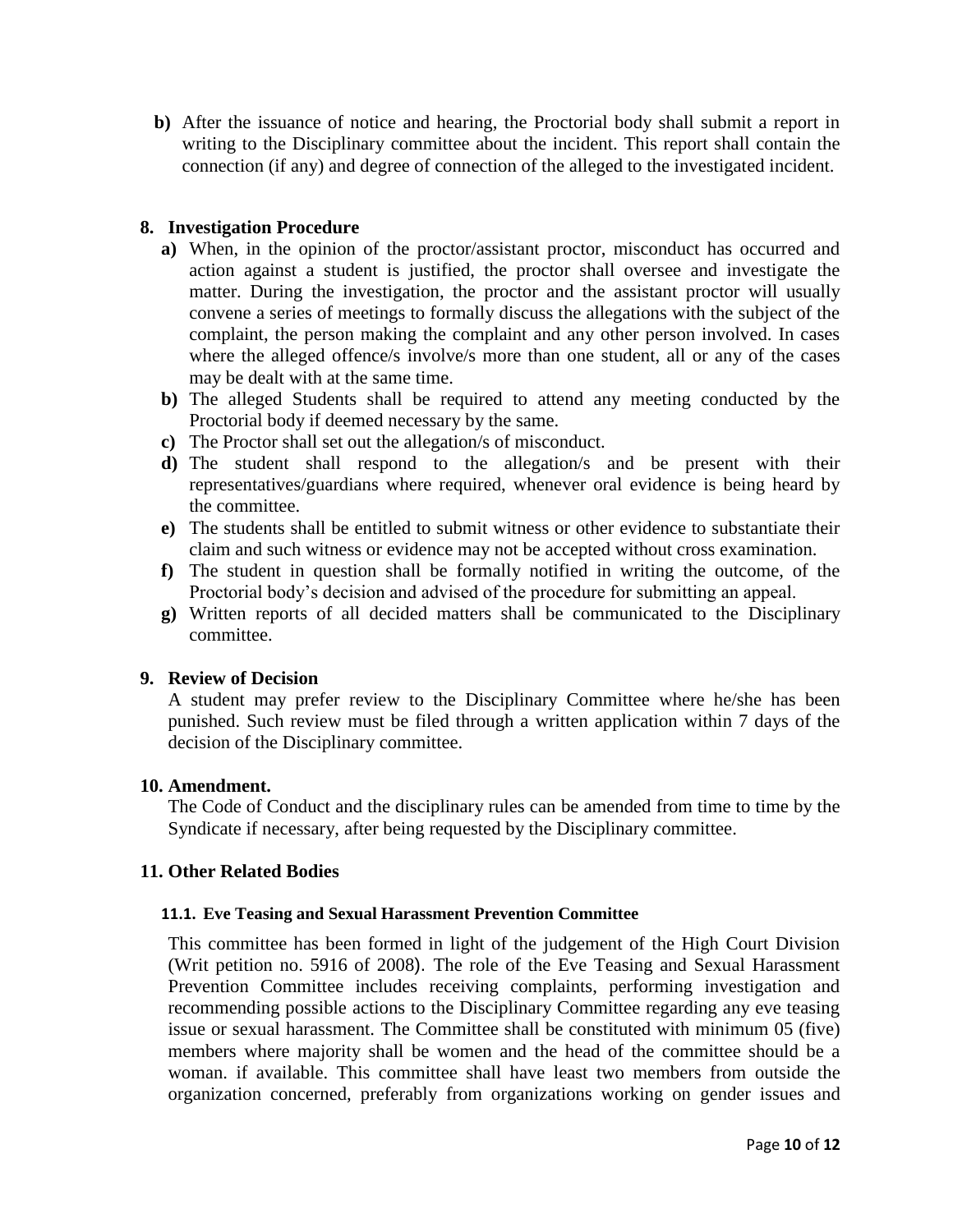sexual abuse. This committee will submit annual reports to the Government on the compliance of the HCD guidelines and its activities.

# **11.1.1. Matters under Jurisdiction of the Eve Teasing and Sexual Harassment Prevention Committee**

This committee shall arrange programs and training for all the employees and students of the University for the awareness against eve teasing and sexual harassment. This committee shall investigate the following matters directly or by the referral of the proctorial body or the Vice-Chancellor:

- **a)** Unwanted physical contact or conduct;
- **b)** Verbal abuse of a sexual nature;
- **c)** Demeaning, insulting, intimidating or sexually aggressive comments;
- **d)** Threats or implication that refusal of sexual advances will have an adverse effect on academic or employment conditions;
- **e)** Demeaning comments or psychological pressure for refusing sexual advances; any demand or request to establish a sexual relationship;
- **f)** Sending sexually explicit or implicit letters, emails, SMS, images, video, social media, etc.; displaying pornographic materials or indecent pictures or drawing;
- **g)** Taking any form of photographs or video recording for blackmailing or defaming someone;
- **h)** Spreading rumors about sexual issues to humiliate or disgrace someone socially;
- **i)** Discriminating anyone on grounds of gender or sexual-orientation.

# **11.1.2. Investigation Procedure (as directed by the HCD)**

Normally the complaint has to be lodged with the Committee within 30 working days of the occurrence. To verify the complaint the Committee will:

- a) In case of minor harassment, if it is possible, the Committee shall dispose of the complaint with the consent of the parties involved and shall report to the Disciplinary Committee. In all other cases the Committee shall investigate the matter.
- b) The Committee will have the power to send registered notice by mail to the parties and the witnesses, conduct hearing, gather evidence, and examine all relevant papers. In this type of complaint, apart from oral evidence emphasis should be placed on circumstantial evidence.
- c) The Committee will keep the identities of the complainant/s confidential. While recording the testimony of the complainant/s any question or behaviour which is intentionally base, insulting or harassing should be avoided. The testimony must be recorded in camera. If the complainant wants to withdraw the complaint or stop the investigation then the reason behind this has to be investigated and mentioned in the report.
- d) The Committee shall submit the investigation report with recommendation within 30 working days to the Disciplinary Committee. The period of 30 days may be